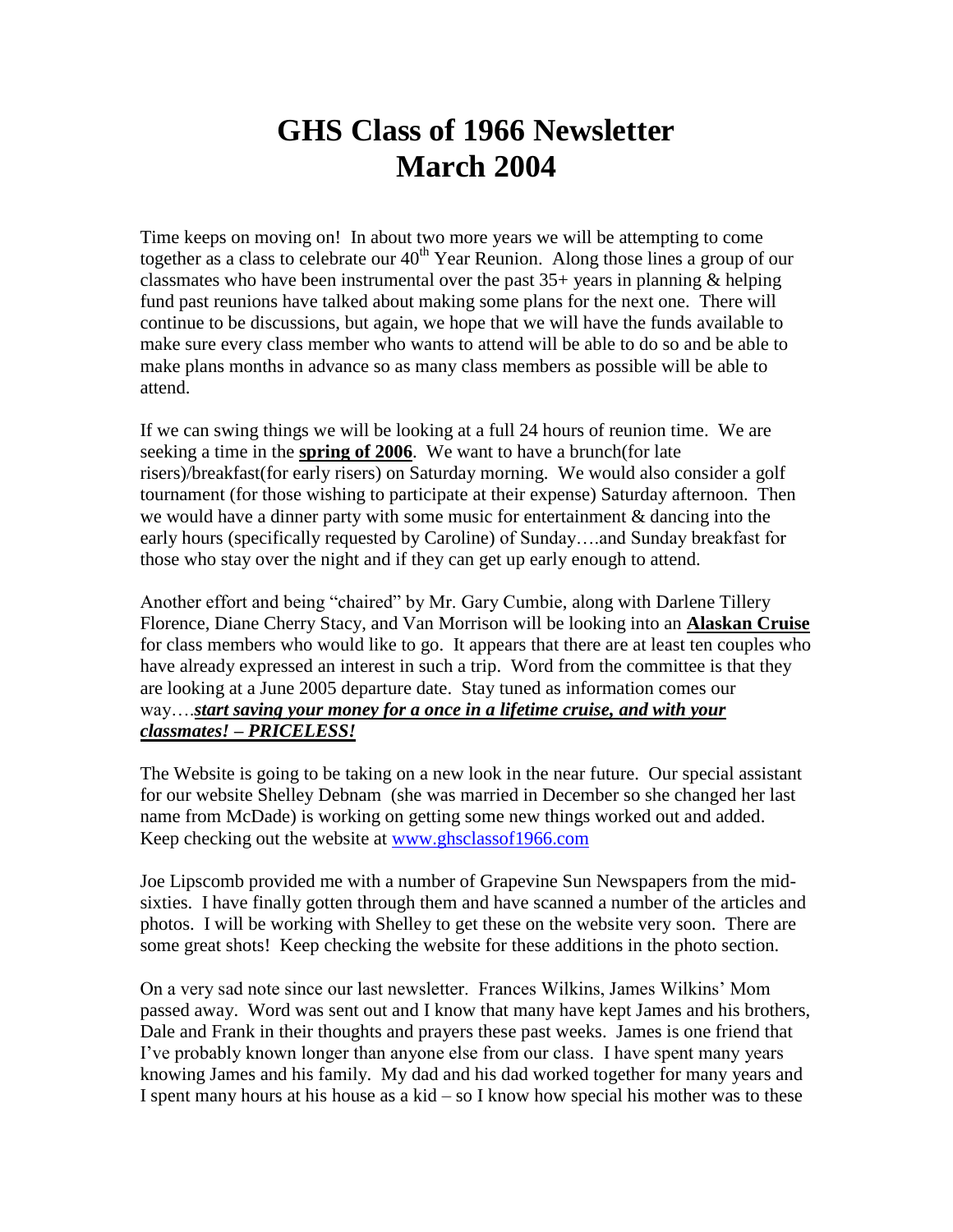men and that her passing will leave a big hole in their daily lives. Please continue to pray for them.

I also received an email on March 6 from James Wilkins telling me that Butch Tiller's wife, Lou, was in a major automobile accident in Mt. Vernon on Wednesday, March 3<sup>rd</sup>. She was airlifted to East Texas Medical Center in Tyler where she was in ICU. She is expected to remain in ICU until Sunday, March  $7<sup>th</sup>$ . She underwent surgery for internal injuries and more is expected on her shoulder/collar bone. Lou is now home and recovering nicely, according to James. I'm sure Butch appreciated everyone's thoughts and prayers.

It is great to see and hear about some of our classmates getting together and having some fun and fellowship even when it is not some sort of reunion or planned mini-reunion. This month there was a group of our classmates and spouses (in some cases) who got together for a little food and talk. There were two in March 2004 for instance – One group consisting of classmates: John Yancey, Rick Stacy, Linda Bowden-Cox, Gary Cumbie, Bob Stevenson, Joe Lipscomb, Barbara Ethridge, Caroline Cason-Wilkinson, David Florence, Darlene Tillery-Florence, Van Morrison, Jim Box, Darrell Faglie, Donna Young-Faglie, Kent Kennedy, Bob Havran, and Larry Oliver – It was really nice to see this group and get to talk….but, it seems you just get started and all these old people are ready to go to sleep!

Also in March there was a group of folks who had a little catfish! Classmates Darla Eubanks Cooper, Darrell Faglie, Donna Young Faglie, Larry Cox, Doug Moore, Johnnie Mae Washington-Braddock, Mary Millican, Pat Tillery, Larry Oliver, Lavoy Grider's sister, and Lavoy Grider (who was celebrating a birthday that same day - he can't be that old!) were there. That too was a GREAT time and we had lots of laughs and it too seemed to end too quickly. Times like these are what make remaining in contact with our old classmates so valuable. It was Lavoy's birthday remember…so he looked a lot older than the others there!

I suspect that there may be more of these types of "get togethers", if so, let me know so we can include in the next newsletter…we may become a Mini-Grapevine Sun of Old here if we are not careful!

News Flash – Caroline has her own email. I will have to say that even though she now has an email address, she usually only gets info from sending stuff to her husband's, John's, email. I guess she has not figured out that you have to check it before it serves much purpose. Maybe she will work this out after a few months or years.

Linda Bowden Cox has been on a trip in the Scandinavian area recently, be sure to ask her about her trip.

Please watch the newspapers sporting section as Darrell Faglie, Jim Box and I are teaming up together to play in a golf tournament April 16….I'm sure course records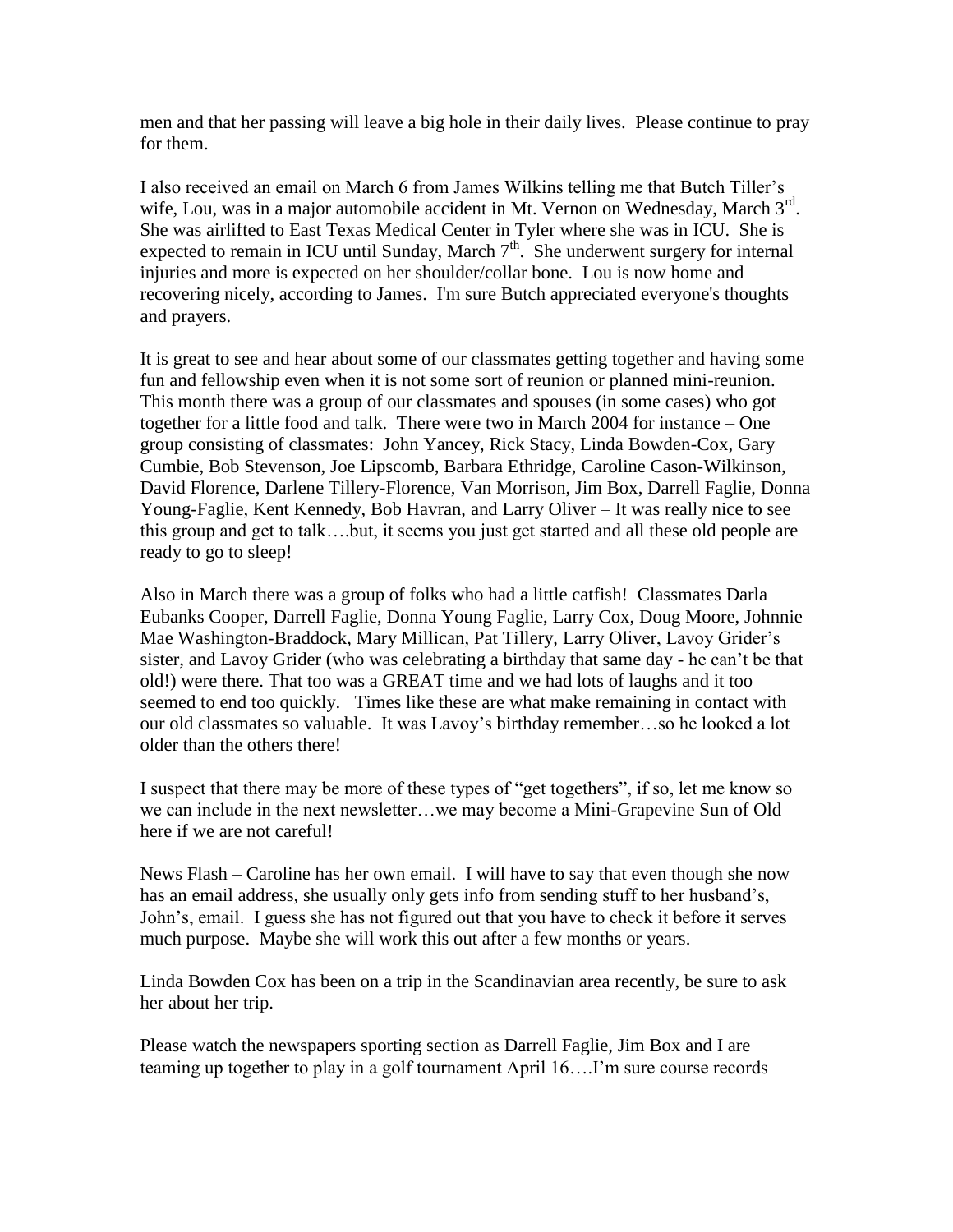could be in danger of being broken. This will be the first time Darrell and I have had a doctor with us on the course in case we need one!

After all of the golf accolades we will receive (Darrell, Jim and myself), we will be taking a trek to Gary Cumbie's home for an evening of "chance" as we have a little poker party that should include (besides, Darrell, Jim, Gary and me) Bob Stevenson, David Florence, Rick Stacy, Joe Lipscomb and Gus Linthicum….Yancey is going to be attending some event with his son and I think Havran is also otherwise obligated. However, this should be a good time…I hope Stevenson wins some money as with his previous records he may give up! We are all hoping that Rick shows up with some of that money he has to burn!

Jean Giddeons has email finally…..I received an email from her in March telling me that her daughter had set her up with an email address and access from home. Jean – that is great…we can finally add her to our list of email memos being sent out.

A couple of months ago….we rediscovered James (Pat) Tiffin. After we talked a couple of times he sent me an email about his life (very short version). Some of you have seen this before, but I think it is extremely worthy of sharing with everyone.

From James (Pat) Tiffin: "After graduation I attended UTA for 4 years and graduated with a BBA. Soon after that I was in the Army. After the Army I worked 5 yrs for Sears in the Automotive Dept. After Sears I worked 3 yrs. for Globe Union (Johnson Controls) selling automotive batteries.

I left Globe Union because of the extensive travel. I worked a couple of odd jobs for a year until I landed a job with AC Delco (General Motors.). I worked for General Motors. for 19 years in various assignments that took me to different parts of the country. 4 of those 19 yrs. were in Detroit working as a product development/marketing manager. I retired from General Motors in 2000 and now live in Tyler, Texas.

That's enough about my jobs. In 1972 I married Michele Duke. Michele graduated from Hillcrest High School in Dallas. We have 2 daughters and one son. We also have 3 grandchildren. All of our kids are out - on their own. It makes it really quite around the house. My dad died in 1995. My mom lives in an independent living facility in Tyler and is doing well.

Both my wife and I have had Heart bypasses and have too many medical problems to list. But we are doing fine. Life goes on and you do your best.

My hobbies may be surprising to you. After GHS I became a certified scuba diver. During college summer breaks I worked for a dive shop in Dallas and taught diving lessons. For several years Michele and I were going to dive meets (spear fishing) on a regular bases. Motorcycles - of course. I owned 2 over the years. I would love to have one now. After I started to get older and diving became harder with my bad back, I took up fishing. Oh, how I love to fish. Michele, not interested.